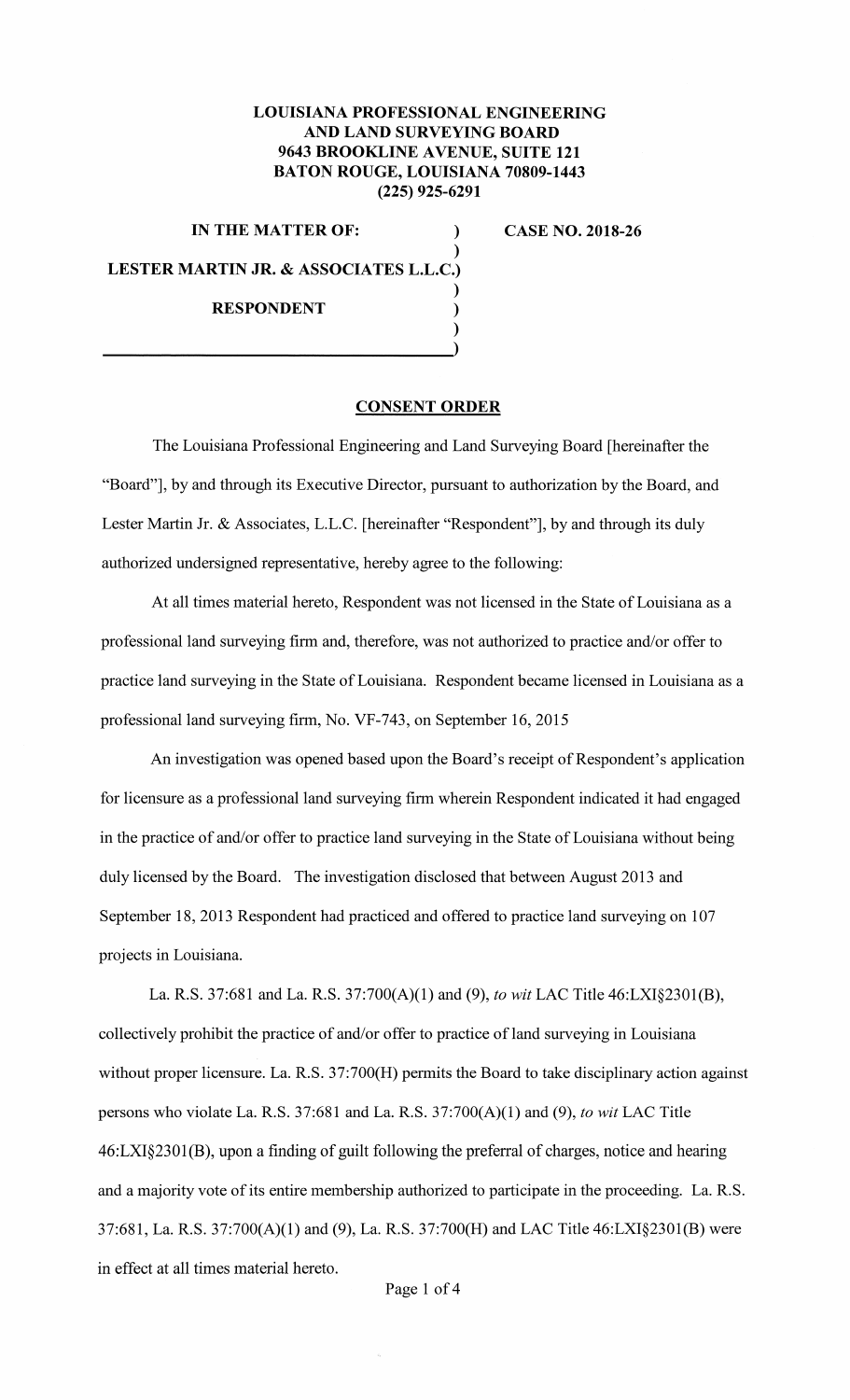It is undisputed that (a) at all times material hereto, Respondent was not licensed in Louisiana as a professional land surveying firm and, therefore, not authorized to practice and/or offer to practice land surveying in Louisiana, and (b) between August 2013 and September 18, 2013 Respondent practiced and offered to practice land surveying on 107 projects in Louisiana without proper licensure.

By letter dated August 21, 2018, the Board gave notice to Respondent that it was considering the preferral of charges against Respondent on the grounds that Respondent may have violated La. R.S. 37:681, La. R.S. 37:700(A)(1) and (9), and LAC Title 46:LXI§2301(B), relative to practicing and/or offering to practice engineering in Louisiana without proper licensure.

Wishing to dispense with the need for further enforcement action and to conclude the instant proceeding without further delay and expense, for the purpose of this proceeding only, Respondent and the Board do hereby enter into this Consent Order, in which Respondent of its own free will consents to the issuance of a Consent Order by the Board, wherein Respondent agrees to (a) pay a fine of One Thousand Five Hundred and No/100 (\$1,500.00) Dollars, (b) pay administrative costs of One Hundred Eighty-Five and 84/100 (\$185.84) Dollars, (c) the publication of this Consent Order on the Board's website and a summary of this matter in the Board's official journal, the *Louisiana Engineer and Surveyor Journal,* and the reporting of this matter to the National Council of Examiners for Engineering and Surveying (NCEES), identifying Respondent by name.

Respondent admits that its conduct as set forth above constitutes violations of the above referenced laws and/or rules as stated herein. Respondent acknowledges awareness of said laws and/or rules and states that it will comply with all applicable laws and rules henceforth. Respondent has been advised of its right to an informal conference, to be represented by counsel before the Board and/or to appear at any hearing personally or by counsel and present witnesses and evidence in its own behalf, it hereby waives this right and its right to appeal, and it states affirmatively that it has been afforded all administrative remedies due it under the law. Respondent further acknowledges awareness of the fact that the signed original of this Consent Order will remain in the custody of the Board as a public record and will be made available for public inspection and copying upon request.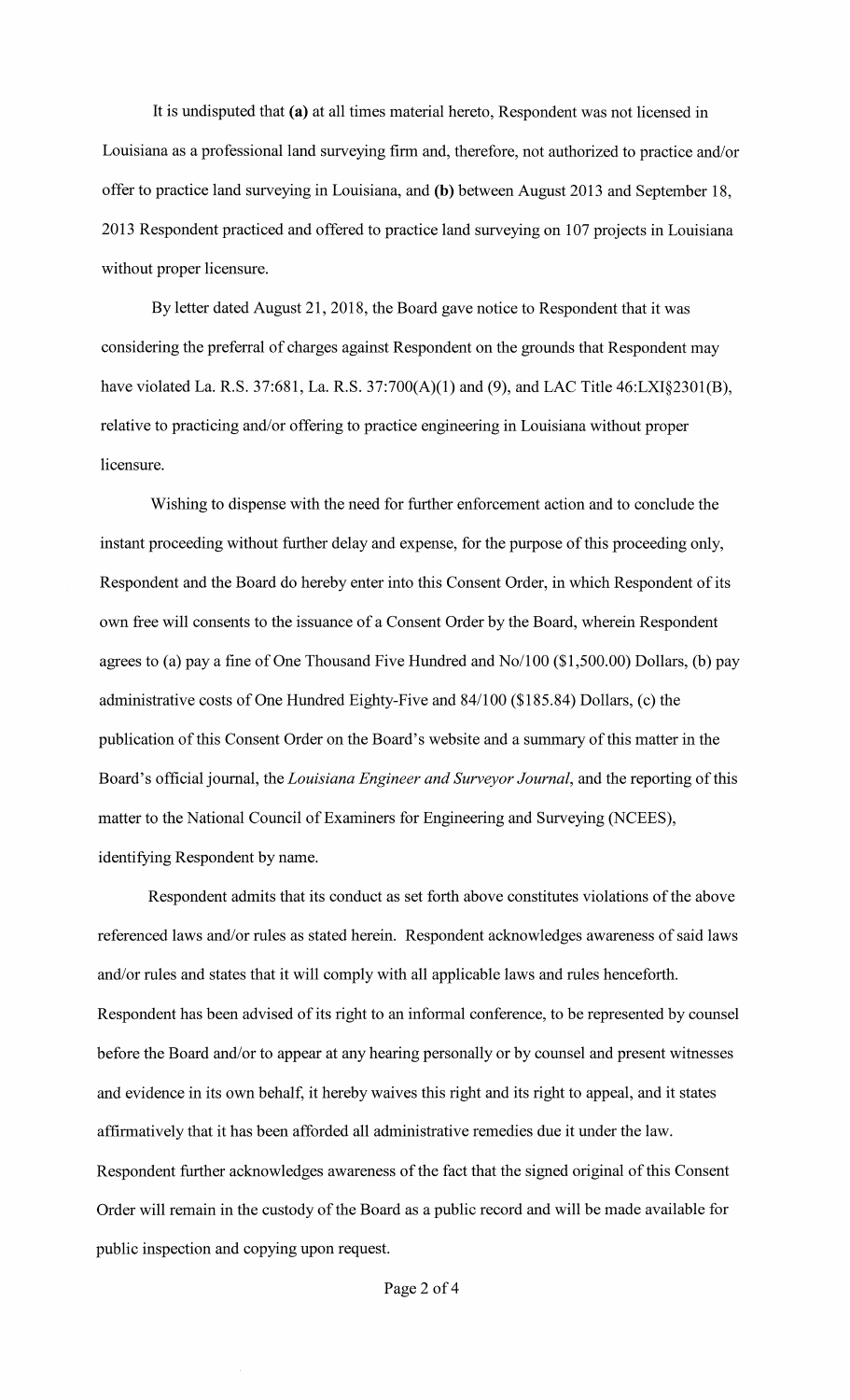Therefore, in consideration of the foregoing and by signing this Consent Order, Respondent does hereby waive its right to an informal conference, to a hearing before the Board, to the presenting of evidence and witnesses on its behalf, to Findings of Fact and Conclusions of Law in this case, and to judicial review of this Consent Order.

Respondent hereby represents that (a) it fully understands the meaning and intent of this Consent Order, including but not limited to its final and binding effect, (b) it has voluntarily entered into this Consent Order and that no other promise or agreement of any kind has been made to or with it by any person whatsoever to cause the execution of this instrument and (c) the sanctions set forth in this Consent Order do not prevent the Board from taking further disciplinary or enforcement action against Respondent on matters not specifically addressed in this Consent Order.

WHEREFORE, the Louisiana Professional Engineering and Land Surveying Board and Respondent agree that:

1. Respondent shall pay a fine of One Thousand Five Hundred and No/100 (\$1,500.00) Dollars, which shall be tendered to the Board by certified check payable to the Board, due upon the signing of this Consent Order; and

2. Respondent shall pay administrative costs of One Hundred Eighty-Five and 84/100 (\$185.84) Dollars, which shall be tendered to the Board by certified check payable to the Board, due upon the signing of this Consent Order; and

3. This Consent Order shall be published on the Board's website and a summary of this matter shall be printed in the official journal of the Board, the *Louisiana Engineer and Surveyor Journal,* and reported to the National Council of Examiners for Engineering and Surveying (NCEES), identifying Respondent by name; and

4. This Consent Order shall not become effective unless and until it is accepted and signed by and on behalf of the Board. Should the Board not accept and sign this Consent Order, it is agreed that presentation of this matter to the Board shall not prejudice the Board or any of its members, staff, attorneys or representatives from further participation, consideration, or resolution of any further proceedings herein.